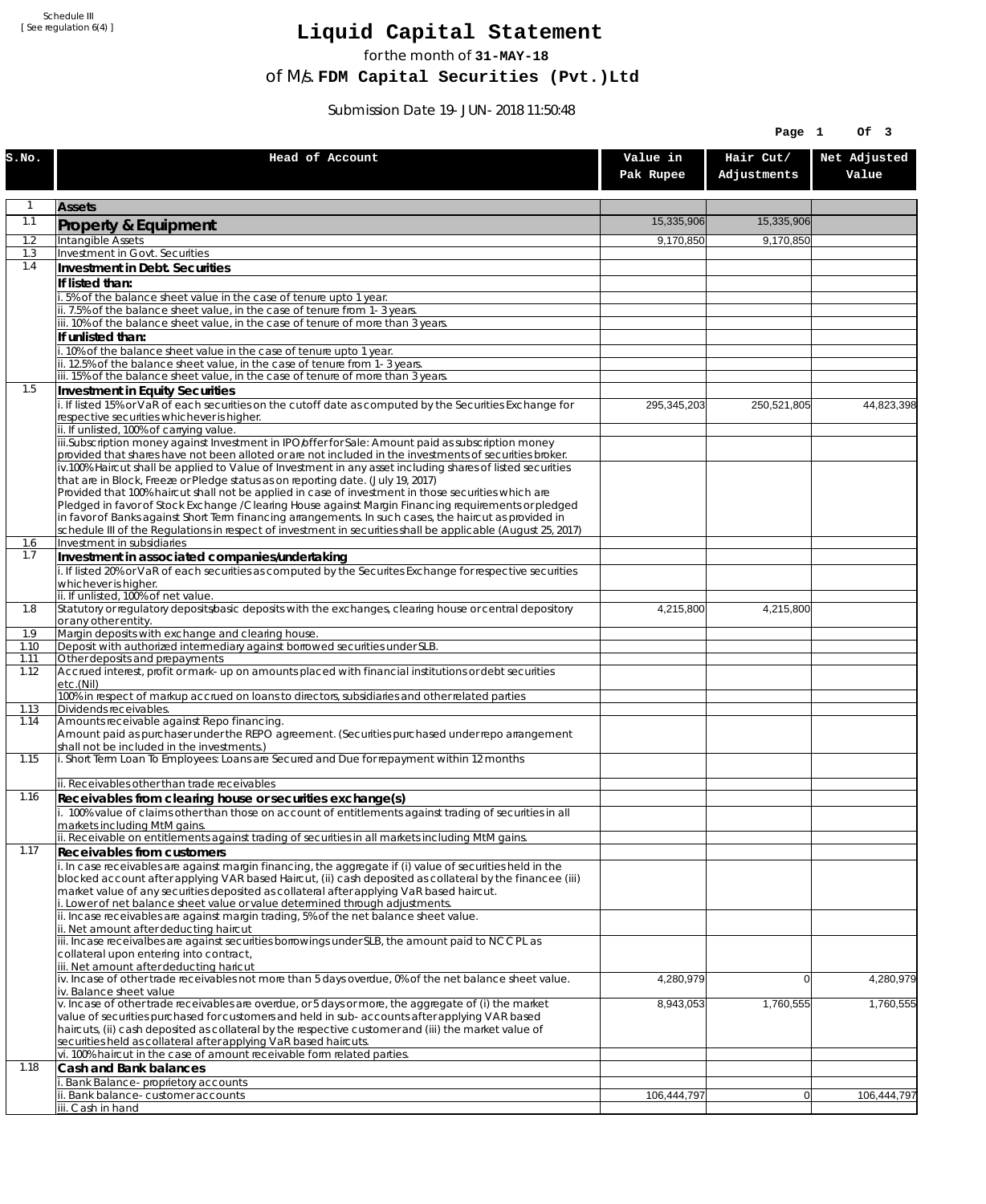Schedule III [ See regulation 6(4) ]

## **Liquid Capital Statement**

for the month of **31-MAY-18**

of M/s. **FDM Capital Securities (Pvt.)Ltd**

Submission Date 19-JUN-2018 11:50:48

|                |                                                                                                                                                                                                                |                       | Page 2                   | Of 3                  |
|----------------|----------------------------------------------------------------------------------------------------------------------------------------------------------------------------------------------------------------|-----------------------|--------------------------|-----------------------|
| S.NO.          | Head of Account                                                                                                                                                                                                | Value in<br>Pak Rupee | Hair Cut/<br>Adjustments | Net Adjusted<br>Value |
| 1.19           | <b>Total Assets</b>                                                                                                                                                                                            | 443,736,588           | 281,004,916              | 157,309,729           |
| $\overline{2}$ | Liabilities                                                                                                                                                                                                    |                       |                          |                       |
| 2.1            | <b>Trade Payables</b>                                                                                                                                                                                          |                       |                          |                       |
|                | Payable to exchanges and clearing house<br>Payable against leveraged market products                                                                                                                           |                       |                          |                       |
|                | iii. Payable to customers                                                                                                                                                                                      | 106,235,309           | $\overline{0}$           | 106,235,309           |
| 2.2            | <b>Current Liabilities</b>                                                                                                                                                                                     |                       |                          |                       |
|                | Statutory and regulatory dues<br>ii. Accruals and other payables                                                                                                                                               | 510,520               | $\overline{0}$           | 510,520               |
|                | iii. Short-term borrowinas                                                                                                                                                                                     |                       |                          |                       |
|                | iv. Current portion of subordinated loans<br>v. Current portion of long term liabilities                                                                                                                       |                       |                          |                       |
|                | vi. Deferred Liabilities                                                                                                                                                                                       |                       |                          |                       |
|                | vii. Provision for bad debts                                                                                                                                                                                   |                       |                          |                       |
|                | viii. Provision for taxation<br>ix. Other liabilities as per accounting principles and included in the financial statements                                                                                    |                       |                          |                       |
| 2.3            | Non-Current Liabilities                                                                                                                                                                                        |                       |                          |                       |
|                | i. Long-Term financing<br>a. Long-Term financing obtained from financial instituion: Long term portion of financing obtained from                                                                              |                       |                          |                       |
|                | a financial institution including amount due against finance lease                                                                                                                                             |                       |                          |                       |
|                | b. Other long-term financing<br>ii. Staff retirement benefits                                                                                                                                                  |                       |                          |                       |
|                | iii. Advance against shares for Increase in Capital of Securities broker: 100% haircut may be allowed in                                                                                                       |                       |                          |                       |
|                | respect of advance against shares if:                                                                                                                                                                          |                       |                          |                       |
|                | a. The existing authorized share capital allows the proposed enhanced share capital<br>b. Boad of Directors of the company has approved the increase in capital                                                |                       |                          |                       |
|                | c. Relevant Regulatory approvals have been obtained                                                                                                                                                            |                       |                          |                       |
|                | d. There is no unreasonable delay in issue of shares against advance and all regulatory requirements<br>relating to the increase in paid up capital have been completed.                                       |                       |                          |                       |
|                | e. Auditor is satisfied that such advance is against the increase of capital.                                                                                                                                  |                       |                          |                       |
| 2.4            | iv. Other liabilities as per accounting principles and included in the financial statements                                                                                                                    |                       |                          |                       |
|                | Subordinated Loans<br>. 100% of Subordinated loans which fulfill the conditions specified by SECP are allowed to be deducted:                                                                                  | 2,000,000             | 2,000,000                |                       |
|                | The Schedule III provides that 100% haircut will be allowed against subordinated Loans which fulfill the                                                                                                       |                       |                          |                       |
|                | conditions specified by SECP. In this regard, following conditions are specified:<br>a. Loan agreement must be executed on stamp paper and must clearly reflect the amount to be repaid                        |                       |                          |                       |
|                | after 12 months of reporting period                                                                                                                                                                            |                       |                          |                       |
|                | b. No haircut will be allowed against short term portion which is repayable within next 12 months.<br>c. In case of early repayment of loan, adjustment shall be made to the Liquid Capital and revised Liquid |                       |                          |                       |
|                | Capital statement must be submitted to exchange.                                                                                                                                                               |                       |                          |                       |
|                | ii. Subordinated loans which do not fulfill the conditions specified by SECP                                                                                                                                   |                       |                          |                       |
| 2.5            | <b>Total Liabilites</b>                                                                                                                                                                                        | 108,745,829           | 2,000,000                | 106,745,829           |
| 3              | Ranking Liabilities Relating to:                                                                                                                                                                               |                       |                          |                       |
| 3.1            | Concentration in Margin Financing                                                                                                                                                                              |                       |                          |                       |
|                | The amount calculated client-to- client basis by which any amount receivable from any of the<br>financees exceed 10% of the aggregate of amounts receivable from total financees.                              |                       |                          |                       |
| 3.2            | Concentration in securites lending and borrowing                                                                                                                                                               |                       |                          |                       |
|                | The amount by which the aggregate of:                                                                                                                                                                          |                       |                          |                       |
|                | (i) Amount deposited by the borrower with NCCPL<br>(Ii) Cash margins paid and                                                                                                                                  |                       |                          |                       |
|                | (iii) The market value of securities pledged as margins exceed the 110% of the market value of shares                                                                                                          |                       |                          |                       |
| 3.3            | borrowed<br>Net underwriting Commitments                                                                                                                                                                       |                       |                          |                       |
|                | (a) in the case of right issuse : if the market value of securites is less than or equal to the subscription                                                                                                   |                       |                          |                       |
|                | price; the aggregate of:                                                                                                                                                                                       |                       |                          |                       |
|                | (i) the 50% of Haircut multiplied by the underwriting commitments and<br>(ii) the value by which the underwriting commitments exceeds the market price of the securities.                                      |                       |                          |                       |
|                | In the case of rights issuse where the market price of securities is greater than the subscription price, 5% of                                                                                                |                       |                          |                       |
|                | the Haircut multiplied by the net underwriting<br>(b) in any other case: 12.5% of the net underwriting commitments                                                                                             |                       |                          |                       |
| 3.4            | Negative equity of subsidiary                                                                                                                                                                                  |                       |                          |                       |
|                | The amount by which the total assets of the subsidiary (excluding any amount due from the subsidiary)                                                                                                          |                       |                          |                       |
| 3.5            | exceed the total liabilities of the subsidiary<br>Foreign exchange agreements and foreign currency positions                                                                                                   |                       |                          |                       |
|                | 5% of the net position in foreign currency. Net position in foreign currency means the difference of total                                                                                                     |                       |                          |                       |
|                | assets denominated in foreign cuurency less total liabilities denominated in foreign currency                                                                                                                  |                       |                          |                       |
| 3.6<br>3.7     | Amount Payable under REPO<br>Repo adjustment                                                                                                                                                                   |                       |                          |                       |
|                |                                                                                                                                                                                                                |                       |                          |                       |